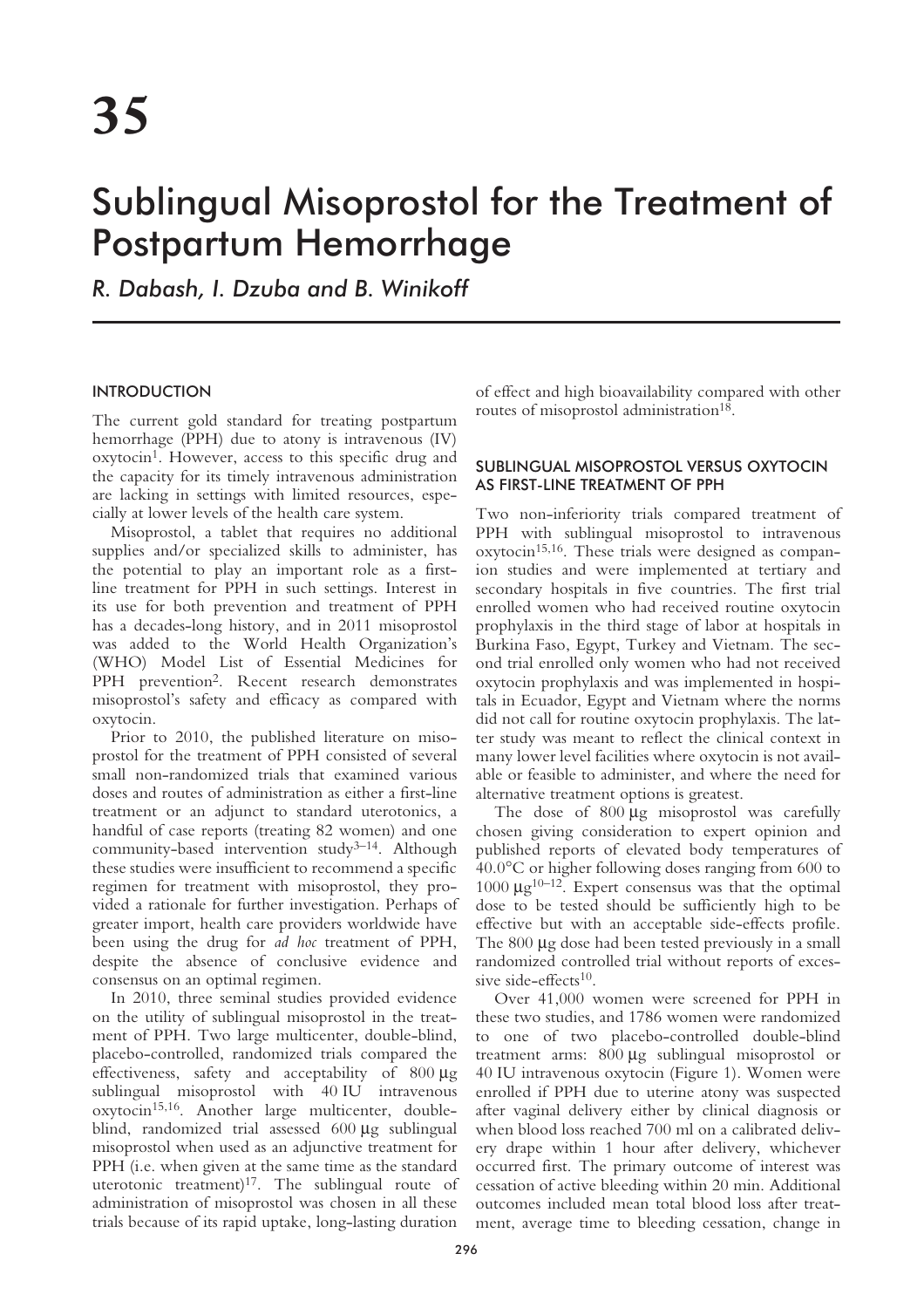

**Figure 1** Enrollment and treatment allocation in the two non-inferiority trials of sublingual misoprostol versus intravenous oxytocin for treatment of atonic PPH<sup>15,16</sup>

hemoglobin and recourse to any additional interventions. The frequency and severity of side-effects was also recorded, as was the acceptability to women of each treatment.

### Efficacy of treatment

In both trials, median blood loss at time of treatment was 700 ml for women treated. Treatment of PPH with either IV oxytocin or 800 µg sublingual misoprostol successfully controlled bleeding within 20 min of administration in nine out of ten women (Figure 1). Among women who received oxytocin prophylaxis during the third stage of labor and then went on to be diagnosed with PPH, treatment with sublingual misoprostol stopped bleeding as rapidly as IV oxytocin (mean 19 min) and with a similar quantity of additional blood lost (Table 1).

Among women who did not receive a prophylactic uterotonic, both sublingual misoprostol and IV oxytocin were very effective in controlling postpartum bleeding within 20 min, although IV oxytocin was somewhat better (96% vs. 90%; *p* = 0.001), and it stopped active bleeding on average 2 min faster than sublingual misoprostol, resulting in approximately 60 ml less blood loss.

As IV oxytocin is injected directly into the bloodstream, a patient may experience its benefits almost immediately. Pharmacokinetic data on sublingual misoprostol administration show that peak serum concentrations are achieved at around 20  $\text{min}^{18}$ , so there may be a short delay in maximum benefit. In order to avoid treatment delays, study teams made great efforts to administer all medications quickly, which may have diluted the very different logistical burdens of these two treatments. In routine clinical practice, the time from diagnosis to treatment-effect of each of the two drugs may prove to be quite different.

This reality may potentially reduce the advantages of oxytocin over misoprostol in the time to bleeding cessation, especially when an intravenous line is not in place and where IV supplies are not readily available.

A cross-study comparison shows that both treatments (sublingual misoprostol or IV oxytocin) performed better and faster in stopping bleeding among women not exposed to oxytocin prophylaxis. This finding suggests that women who develop PPH despite oxytocin prophylaxis have a diminished response to an additional dose of uterotonic for treatment or have worse, more refractory, hemorrhages.

### Other indicators of drug efficacy

In the trial of women who had received oxytocin prophylaxis, a similar proportion of women in each treatment group experienced a drop of 2 g/dl or more in hemoglobin concentration. Also, the proportion of women with a drop of 3 g/dl or who received a blood transfusion did not differ by treatment group. Among women in the other trial who had not received prophylactic oxytocin, median hemoglobin changes from pre-delivery to post-treatment (data not shown) were similar in women treated with IV oxytocin and those treated with sublingual misoprostol, as was the proportion of women who had a drop in hemoglobin of 2 g/dl or more (Table 1). However, hemoglobin drops of 3 g/dl or receipt of blood transfusion (40.8 % with sublingual misoprostol vs. 30.2% with IV oxytocin) were significantly more common among women who received sublingual misoprostol than among those who received IV oxytocin.

Recourse to additional interventions is an important indicator of the potential program costs associated with these two uterotonics when used as first-line treatment. In women who had received oxytocin prophylaxis but went on to have PPH, the frequency of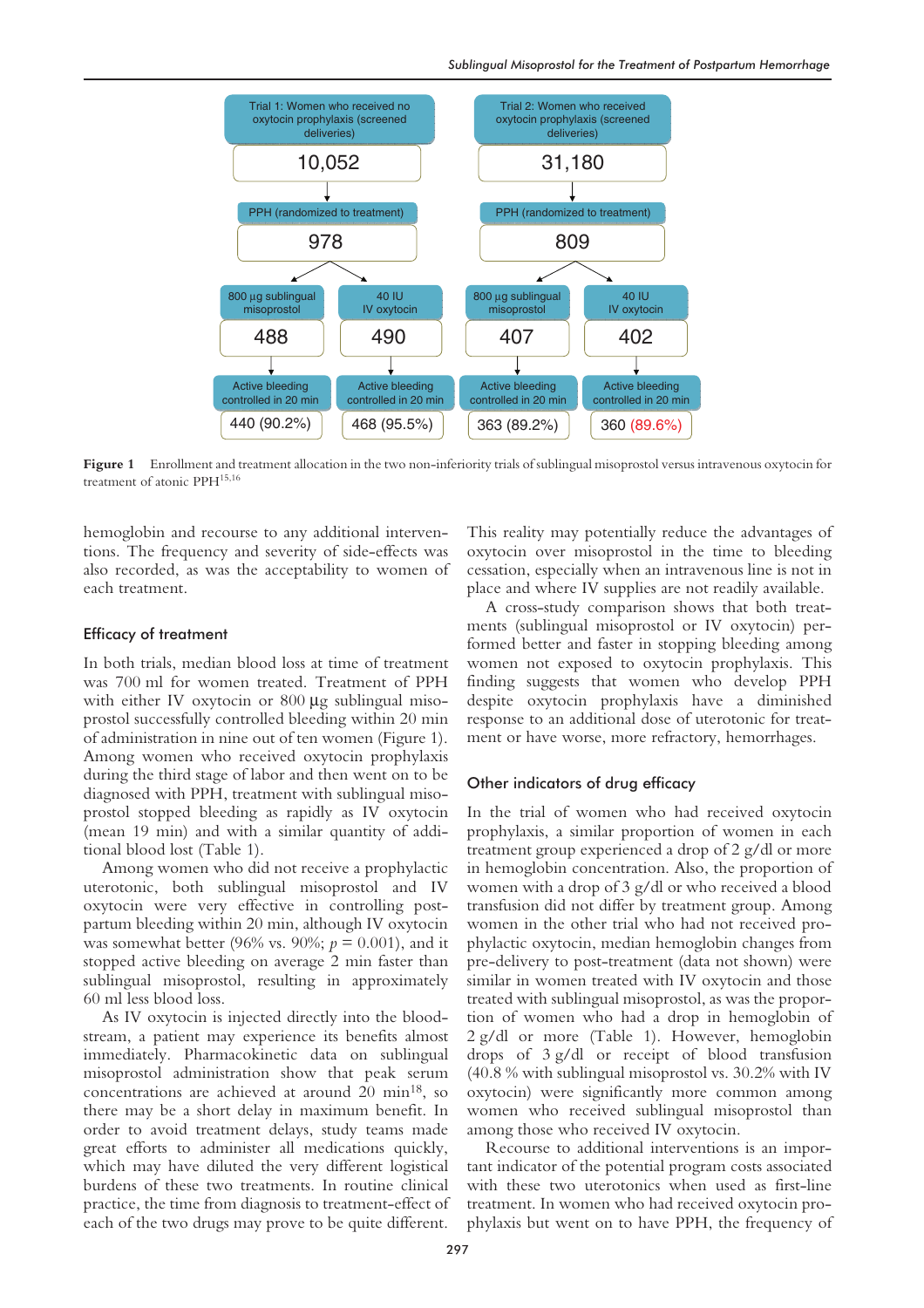|                                                                             |                            | Women not exposed to oxytocin prophylaxis <sup>16</sup> |                                |         |                            | Women who received prophylactic oxytocin <sup>15</sup> |                                |         |
|-----------------------------------------------------------------------------|----------------------------|---------------------------------------------------------|--------------------------------|---------|----------------------------|--------------------------------------------------------|--------------------------------|---------|
|                                                                             | Misoprostol<br>$(n = 488)$ | $(066) =$<br>Oxytocin<br>$\tilde{u}$                    | (95% CI)<br>RR.                | P value | Misoprostol<br>$(n = 407)$ | $(n = 402)$<br>$O$ xytocin                             | (95% CI)<br>RR.                | P value |
| Active bleeding controlled within 20 min of initial<br>uterotonic treatment | 440 (90.2%)                | 468 (95.5%)                                             | $0.94(0.91 - 0.98)$            | 0.001   | 363 (89.2%)                | 360 (89.6%)                                            | $(0.99)(0.95-1.04)$            | 0.867   |
| Minutes to active bleeding controlled mean (SD)                             | 13.4(8.2)                  | (6.6)<br>1.8                                            | $\begin{array}{c} \end{array}$ | 0.001   | (9.3(15.0)                 | 19.1 (14.6)                                            | $\begin{array}{c} \end{array}$ | 0.854   |
| Additional blood loss (ml)<br>median (IQR)                                  | 200 (110-300)              | $(100 - 225)$<br>$\frac{50}{2}$                         |                                | 00001   | 200 (100-350)              | 200 (100-300)                                          |                                | 0.199   |
| Drop in Hb ≥2 g/dl or blood transfusion                                     | 250 (51.2%)                | (46.9%<br>230                                           | $1.09(0.96 - 1.24)$            | $0.101$ | [52 (37.6%)                | 142 (35.7%)                                            | $1.06(0.88 - 1.27)$            | 0.567   |
| Drop in Hb $\geq$ 3 g/dl or blood transfusion                               | 199 (40.8%)                | (30.2%)<br>148                                          | $.35(1.14-1.60)$               | 0.0001  | (04 (25.7%)                | 90 (22.6%)                                             | $1.14(0.89 - 1.46)$            | 0.301   |
| Additional uterotonics                                                      | 61 (12.5%)                 | $(6.3\%)$                                               | $.98(1.31 - 2.99)$             | $0.001$ | 40 (9.8%)                  | 46 (11.5%)                                             | $0.86(0.58 - 1.28)$            | 0.260   |
| <b>Blood</b> transfusion                                                    | 41 (8.4%)                  | $(5.3\%)$<br>26                                         | $.58(0.98 - 2.55)$             | 0.036   | $24(5.9\%)$                | 18 (4.5%)                                              | $1.32(0.73 - 2.39)$            | 0.229   |
| Hysterectomy/other surgery                                                  | (0.0)                      | $(0.0)$                                                 |                                |         | 4(1.0%)                    | 2(0.5%)                                                | 1.98 (0.36-10.73)              | 0.350   |
| Maternal death                                                              | (0.0) 0                    | $(0.0)$                                                 | I                              | I       | $(0.2\%)$                  | $(0.2\%)$                                              | $0.99(0.06 - 15.74)$           | 0.747   |

Table 1 Bleeding cessation, blood loss, hemoglobin change and additional intervention outcomes in women treated for PPH with sublingual misoprostol or IV oxytocin in the two non-inferiority trials. Data are expressed as

Bleeding cessation, blood loss, hemoglobin change and additional intervention outcomes in women treated for PPH with sublingual misoprostol or IV oxytocin in the two non-inferiority trials. Data are expressed as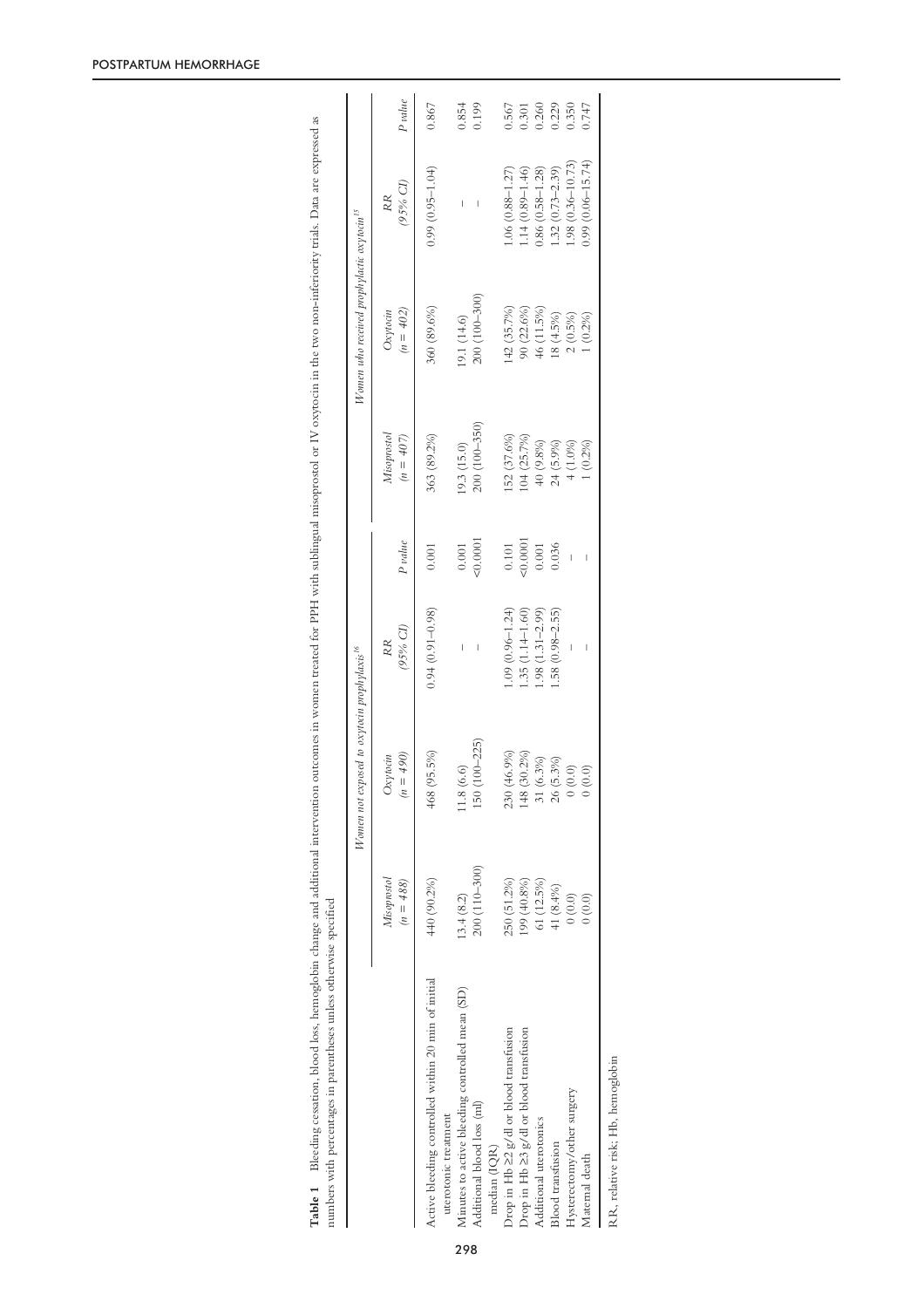recourse to additional interventions was similar following initial treatment with oxytocin or misoprostol. The most common intervention was administration of additional uterotonics in approximately 1 in 10 women regardless of treatment group (Table 1).

In women not given prophylaxis before their PPH, additional interventions were more frequently used in the misoprostol group, including administration of additional uterotonics and blood transfusion (Table 1). Women treated with misoprostol were twice as likely to receive additional uterotonic drugs as those in the oxytocin group (12.5% vs. 6.3%; *p* = 0.001, RR 1.98, 95% CI 1.31–2.99; Table 1). As blood loss data suggest, all women in this study bled faster on average than those in the study with routine prophylaxis (mean blood loss within 20 min of 279 ml vs. 249 ml, respectively, in the misoprostol arms and 252 ml vs. 190 ml in the oxytocin arms). This factor, coupled with the slightly slower response time with misoprostol may have contributed to the higher rates of additional uterotonic use in women treated with misoprostol. The availability of additional drugs, as well as preference to use more than one intervention when PPH is diagnosed, may have contributed to provider choices in these hospital settings that were not necessarily based on patient needs; such choices might not be as likely in lower levels of the health care system.

Six hysterectomies (including two deaths) occurred in the study of women who received prophylaxis, while none occurred among women who received no prophylaxis. No differences were present in the rates of these events in the two treatment arms (Table 1). These findings again suggest that women who experience a PPH following prophylaxis may represent a different group of women to those who experience excessive bleeding with no prior prophylaxis. The significant difference in adverse outcomes suggests that women with PPH following prophylaxis failure have a PPH that is more difficult to treat and is less responsive to first-line treatment with additional uterotonics alone. No invasive surgeries, hysterectomies, or deaths were reported in the study of women with no prior prophylaxis.

## Side-effects

Women in both studies experienced side-effects regardless of the type of uterotonic treatment received, although fever and shivering were more commonly reported in women treated with sublingual misoprostol. Prior oxytocin prophylaxis did not affect the frequency of side-effects following either treatment. Gastrointestinal side-effects, such as nausea, vomiting and diarrhea, are known effects of misoprostol, but they were also commonly reported in women treated with oxytocin. Of these side-effects, nausea was the most commonly reported, affecting 12.1% of women who took misoprostol and 12.3% of women who received oxytocin. The frequency of vomiting was low, but higher among those women treated with misoprostol (Table 2). In all cases, these side-effects

were transient and did not result in any lifethreatening complications. The vast majority of study participants reported that the side-effects experienced were tolerable.

The most notable features of the side-effects following treatment with sublingual misoprostol are the rates of fever and shivering. These two side-effects were reported after both oxytocin and misoprostol, but were more likely to occur when women were treated with misoprostol (Table 2). High fever following sublingual administration of misoprostol was infrequent except for in one site in Quito, Ecuador, where a disproportionately high percentage of women receiving misoprostol treatment (35.6%) experienced high fever. In contrast, the rate of high fever in the other hospitals participating in these studies ranged from 0 to  $10\%^{19}$ . Prior to these two studies, the published literature included four cases (in 146 women) of high fever (≥40°C) following use of misoprostol for treatment of PPH11,13. Shivering and fever following misoprostol administration are related events and known to be dose and route dependent $20-22$  with higher rates following oral and sublingual administration. Pharmacokinetic research on misoprostol demonstrates a higher plasma concentration and a more rapid rise to peak concentration when it is taken by these routes<sup>18,22,23</sup>. For these reasons, a higher incidence of shivering and fever in studies that employ higher-dose sublingual misoprostol regimens is not unexpected.

Analysis of the reported cases of high fever that occurred in Ecuador showed that they followed a predictable and consistent pattern. They were typically characterized by a sharp increase in temperature within 1 hour of treatment, which peaked 1–2 hours after treatment, and gradually declined over the course of several hours. Average temperatures remained above 40.0°C for less than 2 hours, and measured below 38.0°C approximately 6 hours after receiving misoprostol. Temperature elevation and decline followed the rise and fall of sublingual misoprostol blood plasma concentration (Figure 2). Women with high fever were treated by nurses with oral acetaminophen, cool compresses and IV aspirin, and all women recovered with no sequelae<sup>19</sup>.

**Table 2** Side-effects following PPH treatment with misoprostol and oxytocin<sup>15,16</sup>. Data are expressed as numbers with percentages in parentheses unless otherwise specified

| Side-effect                         | Misoprostol<br>$(n = 895)$ | Oxytocin<br>$(n = 892)$ | Relative risk<br>$(95\% \text{ CI})$       |
|-------------------------------------|----------------------------|-------------------------|--------------------------------------------|
| Nausea                              | 108(12.1)                  | 110(12.3)               | $0.98(0.76 - 1.27)$                        |
| Vomiting                            | 43(4.8)                    | 17(1.9)                 | $2.52(1.41 - 4.57)$                        |
| Fainting or feeling<br>faint        | 62(6.9)                    | 62(7.0)                 | $1.00(0.70-1.42)$                          |
| Diarrhea                            | 7(0.78)                    | 5(0.56)                 | $1.40(0.40 - 5.03)$                        |
| Shivering                           | 381 (42.6)                 | 141 (15.8)              | $2.69(2.27 - 3.20)$                        |
| Fever<br>Temp $\geq 40.0^{\circ}$ C | 305(34.1)<br>71(7.9)       | 86 (9.6)<br>1(0.11)     | $3.54(2.83 - 4.44)$<br>70.76 (9.85-508.21) |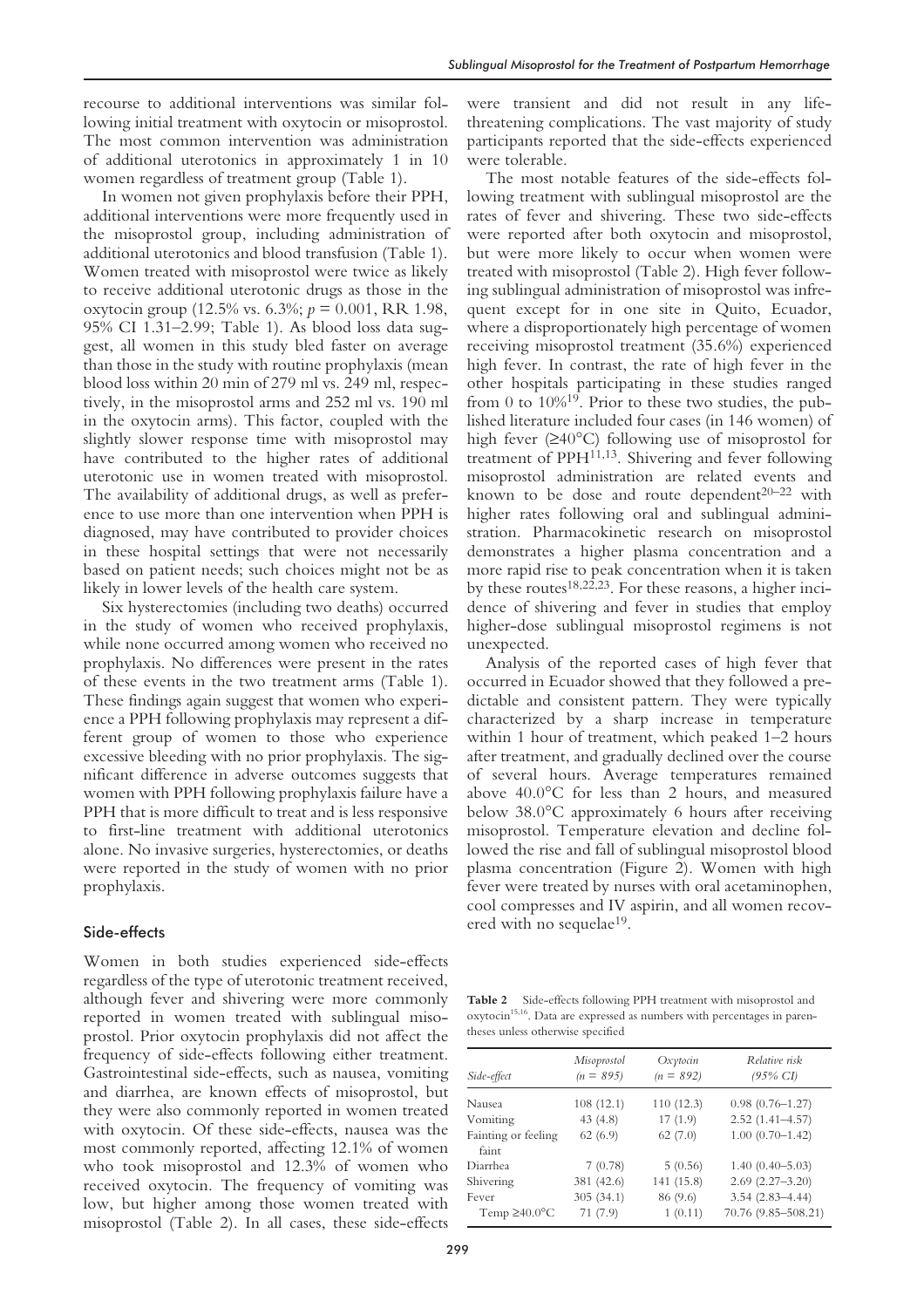It is unclear why some women develop high fever while others do not and why the thermoregulatory response to misoprostol among Ecuadorian women was so notably different from that of participants in other study sites<sup>19</sup>. Despite these uncertainties, the variable responses in some populations raises the question of whether a lower treatment dose (i.e.  $600 \mu$ g) would be as effective as 800  $\mu$ g sublingual misoprostol and reduce the incidence of high fever. Currently, the literature does not support a lower dose or other routes of administration for first-line PPH treatment. While it is possible that a lower dose or administration by another route may reduce the occurrence of fevers, it may also reduce efficacy. Given the infrequent nature of this side-effect in most settings and the benign course of these fevers, such a trade-off may not be universally advantageous. Indeed, a rigorous comparative randomized trial to explore the potential of a reduced dose would of necessity be very large and require tremendous time and resources to address a question that may only be relevant to some settings.



Figure 2 Mean misoprostol plasma concentrations after sublingual administration of misoprostol (800 µg), and mean temperatures over time of 58 cases of high fever following treatment with  $800 \mu$ g sublingual misoprostol in Quito, Ecuador<sup>24</sup>. Reproduced with permission from Durocher *et al*. High fever following postpartum administration of sublingual misoprostol. BJOG 2010;117:845–52. John Wiley and Sons Ltd

## MISOPROSTOL AS AN ADJUNCT TO OXYTOCIN FOR TREATMENT OF PPH

Since providers in many service delivery settings respond to life-threatening PPH with multiple treatment interventions, including more than one uterotonic, practitioners have wondered whether simultaneous administration of both oxytocin and misoprostol confers any additional advantages. A large multicenter, double-blind, placebo-controlled, randomized trial evaluated whether a regimen of 600 µg sublingual misoprostol administered at the same time as routine injectable oxytocin offered any clinical advantage17. Secondary outcomes in this trial included additional blood loss, recourse to additional interventions, change in hemoglobin and blood transfusion (Table 3).

The results showed no difference in postpartum blood loss among women who received misoprostol in combination with standard uterotonics and those who received placebo with standard treatment (Table 3). Furthermore, consistent with other reports of side-effects following use of misoprostol, women receiving misoprostol were more likely to experience shivering and fever (Table 3).

This study suggests that the addition of misoprostol to the initial treatment regimen is not more effective than administration of a standard uterotonic alone and is associated with more side-effects. As such, the adjunct use of sublingual misoprostol and conventional uterotonics simultaneously is not recommended. Yet, it remains possible that there could be benefits to the sequential administration of misoprostol following oxytocin or as a last-ditch effort before recourse to more invasive procedures.

# PROGRAM IMPLICATIONS AND FUTURE RESEARCH

The results of the two large treatment trials evaluating first-line treatment options for PPH, along with other

Table 3 Outcomes of usual treatment with uterotonic plus concurrent addition of sublingual misoprostol or placebo<sup>17</sup>. Data are expressed as numbers with percentages in parentheses unless otherwise indicated

|                                                                                                    | $M isoprostol + standard uterotonics$<br>$(n = 705)$ | $Placebo + standard$ uterotonics<br>$(n = 717)$ | <i>RR</i><br>$(95\% \text{ CI})$ |
|----------------------------------------------------------------------------------------------------|------------------------------------------------------|-------------------------------------------------|----------------------------------|
| Blood loss of $\geq 500$ ml within 60 min after randomization                                      | 100(14.2)                                            | 100(13.9)                                       | $1.02(0.79 - 1.32)$              |
| Blood loss of $\geq 1000$ ml within 60 min after randomization                                     | 9(1.3)                                               | 9(1.3)                                          | $1.02(0.41 - 2.55)$              |
| Any uterotonic after randomization                                                                 | 188 (26.7)                                           | 203(28.3)                                       | $0.94(0.79 - 1.11)$              |
| Hemoglobin concentration of $\leq 8$ g/dl within 24 h<br>postpartum or need for blood transfusion* | 121(17.2)                                            | 139 (19.4)                                      | $0.89(0.72 - 1.11)$              |
| Blood transfusion after randomization                                                              | 103(14.6)                                            | 117(16.3)                                       | $0.89(0.7-1.14)$                 |
| Maternal death                                                                                     | 2(0.3)                                               | 0(0)                                            |                                  |
| Severe morbidity                                                                                   | 8(1.1)                                               | 10(1.4)                                         | $0.81(0.32 - 2.00)$              |
| Shivering                                                                                          |                                                      |                                                 |                                  |
| Any                                                                                                | 455 (64.6)                                           | 230(32.1)                                       | $2.01(1.79 - 2.27)$              |
| Severe                                                                                             | 80(11.4)                                             | 7(1.0)                                          | $11.64(5.41-25.03)$              |
| Fever                                                                                              |                                                      |                                                 |                                  |
| $\geq 38^{\circ}$ C                                                                                | 303(43)                                              | 107(14.9)                                       | $2.88(2.37-2.5)$                 |
| $\geq 40^{\circ}$ C                                                                                | 18(2.6)                                              | 3(0.4)                                          | $6.11(1.81 - 20.65)$             |

\*Data recorded for 691 patients receiving misoprostol and 710 patients receiving placebo; outcomes could not be measured in remaining patients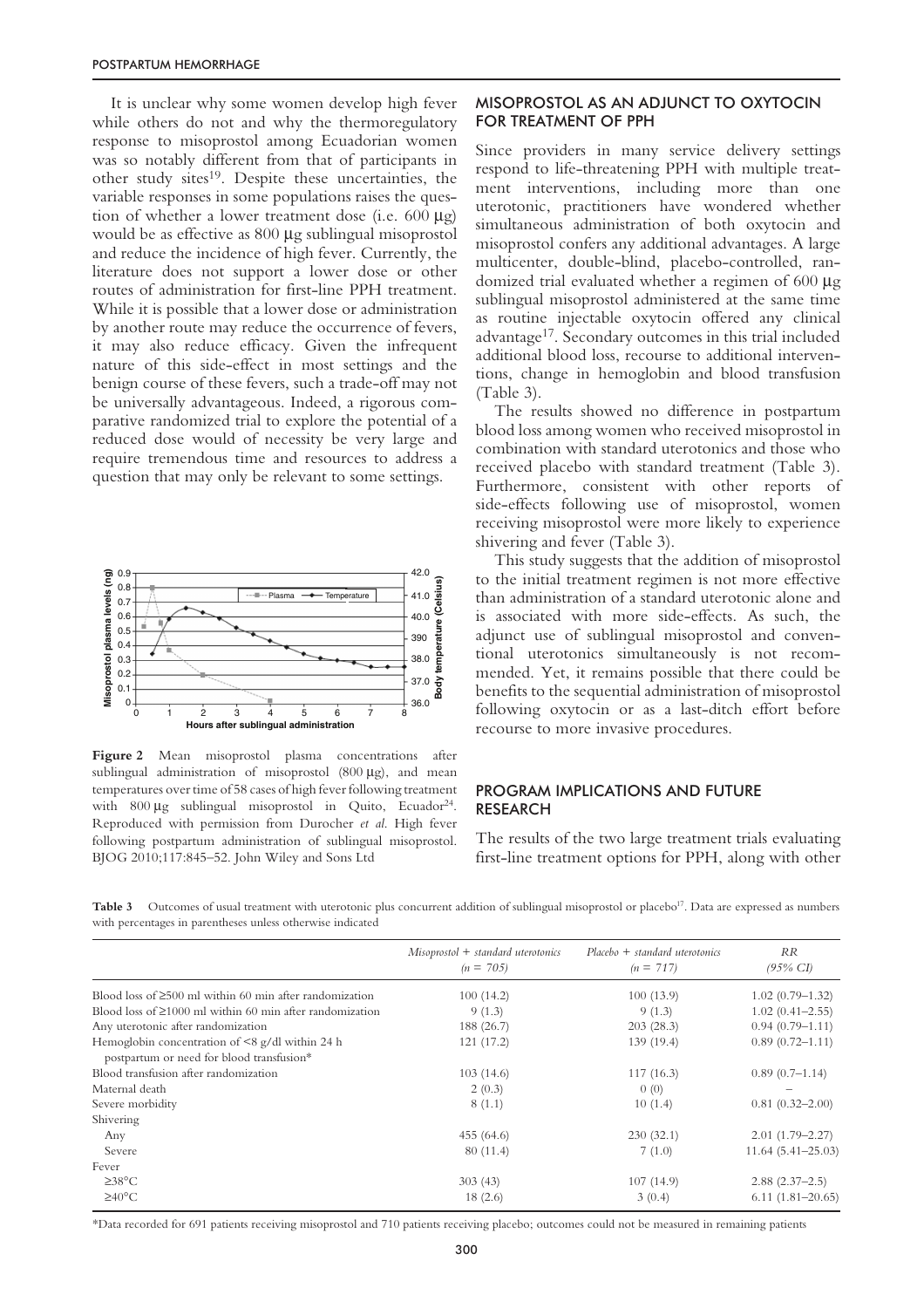available literature, suggest that both sublingual misoprostol and IV oxytocin are very effective alone in controlling PPH. The broader implications of these study results depend on the context in which PPH occurs and what treatment options are available (Table 4). For women who receive prophylactic oxytocin in the third stage of labor, 800 µg sublingual misoprostol is clinically equivalent to 40 IU of IV oxytocin for treatment of primary atonic PPH, and either drug can be used to control bleeding. It is also clear that when both misoprostol and oxytocin are available, their simultaneous administration confers no advantages and is only associated with an increase in side-effects.

Where women do not receive any prophylaxis, on the other hand, oxytocin is better than misoprostol as first-line treatment. Unfortunately, the present day realities that limit access to oxytocin prophylaxis are likely also to limit its feasibility for intravenous use for PPH treatment, particularly in limited-resource settings and at the lowest level of the health care system, including the many home births in developing countries24. Furthermore, governmental policies commonly limit the authority of certain types of providers to offer on-site treatment. These providers, while expected to be able to diagnose PPH for referral, are infrequently authorized to administer treatment, including injections and intravenous treatments. In these settings, misoprostol appears to be a suitable alternative. Given the evidence, future research should examine the programmatic implications of introducing misoprostol as an on-site treatment option where few or no alternatives currently exist. Community-level research should focus on developing simple models that facilitate diagnosis of PPH based on clinical indicators aside from measured blood loss, which is both costly and difficult to implement.

Sublingual misoprostol and IV oxytocin may prove to be more similar treatments in real-life contexts, especially given the differences in logistical burdens, level of staff able to use the drugs, conditions of storage, etc. In addition, while the studies described above compared sublingual misoprostol to the highest recommended dose of IV oxytocin (40 IU), many country protocols and supplies only allow for lower doses, such as  $5$  or  $10$  IU of oxytocin<sup>1</sup>. To complicate matters, in many settings oxytocin may only be available in intramuscular (IM) administration. While the efficacy of IV oxytocin is clear, information about treatment of PPH with IM oxytocin is not yet available. Future research is critical to understanding how the current data on efficacy of misoprostol and oxytocin translate into programmatic effectiveness when service delivery realities come into play.

**Table 4** Implications of research evidence on first-line treatment options for PPH in different service delivery contexts

|                          | No prophylactic oxytocin | Prophylactic oxytocin |
|--------------------------|--------------------------|-----------------------|
| IV Oxytocin feasible     | Oxytocin preferred       | Either drug           |
| IV Oxytocin not feasible | Misoprostol              | Misoprostol           |

As misoprostol is increasingly being used for PPH prophylaxis at the community level, it is also important to understand how such prophylaxis interacts with the efficacy and safety of misoprostol for treatment. Decisions about resource allocation would benefit from information about the relative advantages of universal prophylaxis or implementation of more targeted strategies, such as treatment as needed. For example, new comparative studies are underway to assess the programmatic effectiveness of secondary prevention models, whereby the treatment dose of 800 µg sublingual misoprostol is selectively administered to women who bleed slightly more than average (around 350 ml). Novel approaches that medicate fewer women, reduce costs and still achieve comparable outcomes might be developed using new hybrid service delivery strategies

## **CONCLUSION**

At least, two-thirds of PPH occurs in women with no known risk factors<sup>25</sup>. The largely unpredictable nature of PPH makes it a challenge to service delivery, especially in low-resource or remote areas. While universal prophylaxis significantly reduces the incidence of PPH, it does not eliminate the need to treat some women. In many settings, treatment only occurs after referral to higher levels of care, which can take hours to days. Since hemorrhage from uterine atony can cause death in 2 hours or less, the availability of simple treatment options where women deliver is critical.

Evidence suggests sublingual misoprostol should be used for treatment whenever oxytocin is not available. It can also be used as the first choice treatment for hemorrhages occurring after women have received oxytocin as prophylaxis. Misoprostol is an important weapon in the arsenal of methods to combat PPH in sites that for the most part have oxytocin but face logistical challenges to its IV use, for example, no stock, loss of refrigeration, or absence of a provider trained/confident in IV administration. Moreover, misoprostol may prove to be most useful in settings where few if any alternatives exist. Given the very small differences in efficacy between sublingual misoprostol and IV oxytocin, it is clear why misoprostol is being promoted for use by less skilled attendants and at lower levels of the health care system. Data on program effectiveness will be critical in better understanding the health impact of these technologies and interventions when used on a wide scale.

#### References

- 1. Mousa HA, Alfirevic Z. Treatment for primary postpartum haemorrhage. Cochrane Database Syst Rev 2007;(1): CD003249
- 2. WHO. Unedited Report of the 18th Expert Committee on the Selection and Use of Essential Medicines. Accra, Ghana: WHO, 2011:1–211
- 3. O'Brien P, El-Refaey H, Gordon A, Geary M, Rodeck CH. Rectally administered misoprostol for the treatment of